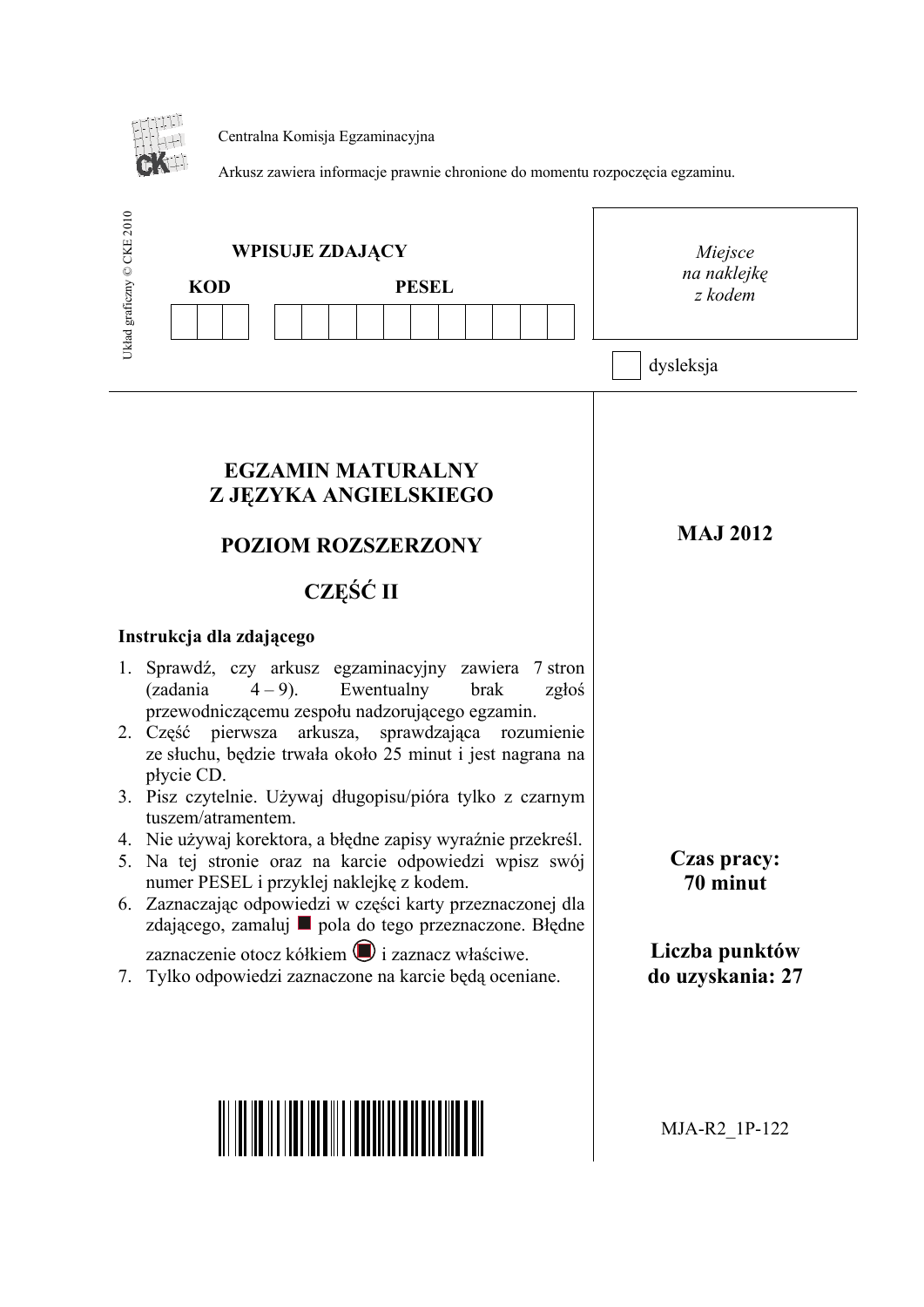# **ROZUMIENIE SŁUCHANEGO TEKSTU**

## **Zadanie 4.** *(5 pkt)*

**Usłyszysz dwukrotnie wypowiedź Marka na temat jego nowego stylu życia. Zaznacz znakiem X, które zdania są zgodne z treścią nagrania (T – True), a które nie (F – False). Za każde poprawne rozwiązanie otrzymasz 1 punkt.** 

| 4.1. | One of the jobs Mark did involved encouraging Indian farmers to produce<br>genetically modified food. |  |
|------|-------------------------------------------------------------------------------------------------------|--|
| 4.2. | Mark considers money a major factor contributing to the pollution<br>of the environment.              |  |
| 4.3. | Mark doesn't mind doing time-consuming domestic chores.                                               |  |
|      | 4.4.   Living without money has ruined Mark's social life.                                            |  |
| 4.5. | Mark is soon going to return to his previous lifestyle.                                               |  |

## *PRZENIEŚ ROZWIĄZANIA NA KARTĘ ODPOWIEDZI!*

## **Zadanie 5.** *(5 pkt)*

**Usłyszysz dwukrotnie wypowiedzi pięciu osób na temat muzyki. Do każdej wypowiedzi (5.1.–5.5.) dopasuj właściwe zdanie podsumowujące jej treść (A–F). Wpisz rozwiązania do tabeli. Uwaga: jedno zdanie zostało podane dodatkowo i nie odnosi się do żadnej wypowiedzi. Za każde poprawne rozwiązanie otrzymasz 1 punkt.** 

**A.** Most music lovers won't mind buying music from the net cheaply.

- **B.** Downloading music illegally will be a growing problem.
- **C.** It is vital to make the existing legal regulations work.
- **D.** There should be a different punishment for stealing music.
- **E.** The Internet will employ music in more creative ways.
- **F.** It is worth trying out solutions adopted in other countries.

| 5.1. |  |
|------|--|
| 5.2. |  |
| 5.3. |  |
| 5.4. |  |
| 5.5. |  |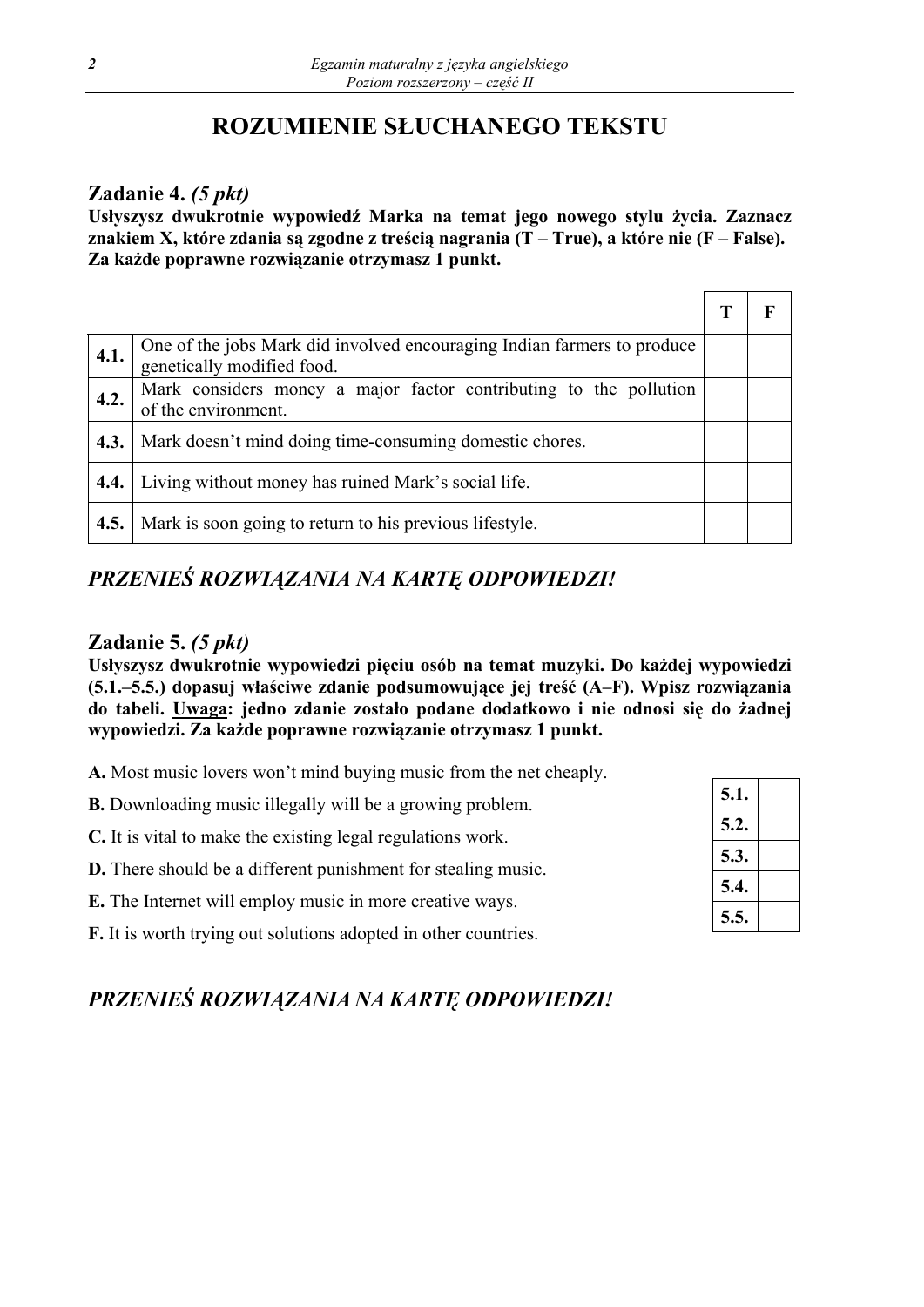## **Zadanie 6.** *(5 pkt)*

**Usłyszysz dwukrotnie wywiad z instruktorką jazdy samochodem. Z podanych odpowiedzi wybierz właściwą, zgodną z treścią nagrania. Zakreśl literę A, B, C albo D. Za każde poprawne rozwiązanie otrzymasz 1 punkt.** 

### **6.1. Kathy decided to set up her own driving school because she**

- **A.** lost her job as a sales representative.
- **B.** was advised by her father to do so.
- **C.** had many self-employed friends.
- **D.** wanted to be her own boss.

## **6.2. As far as Kathy's work is concerned, she**

- **A.** needs to improve her driving skills constantly.
- **B.** refuses offers of work outside her home town.
- **C.** trains drivers who were involved in a collision.
- **D.** prefers not to work with beginner learners.

## **6.3. In Kathy's opinion, after passing the driving test young drivers**

- **A.** begin to correct the way their parents drive.
- **B.** adopt previously observed patterns of driving.
- **C.** do their best to imitate the skills of their driving instructors.
- **D.** need many years to drive according to what they were taught.

### **6.4. In Kathy's driving school**

- **A.** learners swap instructors willingly.
- **B.** she chooses an instructor for her learners.
- **C.** learners are trained by a few instructors as a rule.
- **D.** instructors lose their job if a learner is dissatisfied.

## **6.5. With reference to the future of her company, Kathy's priority is to**

- **A.** teach learners how to drive safely.
- **B.** employ new, better-trained instructors.
- **C.** see to the rapid expansion of the school.
- **D.** increase the number of learners passing tests.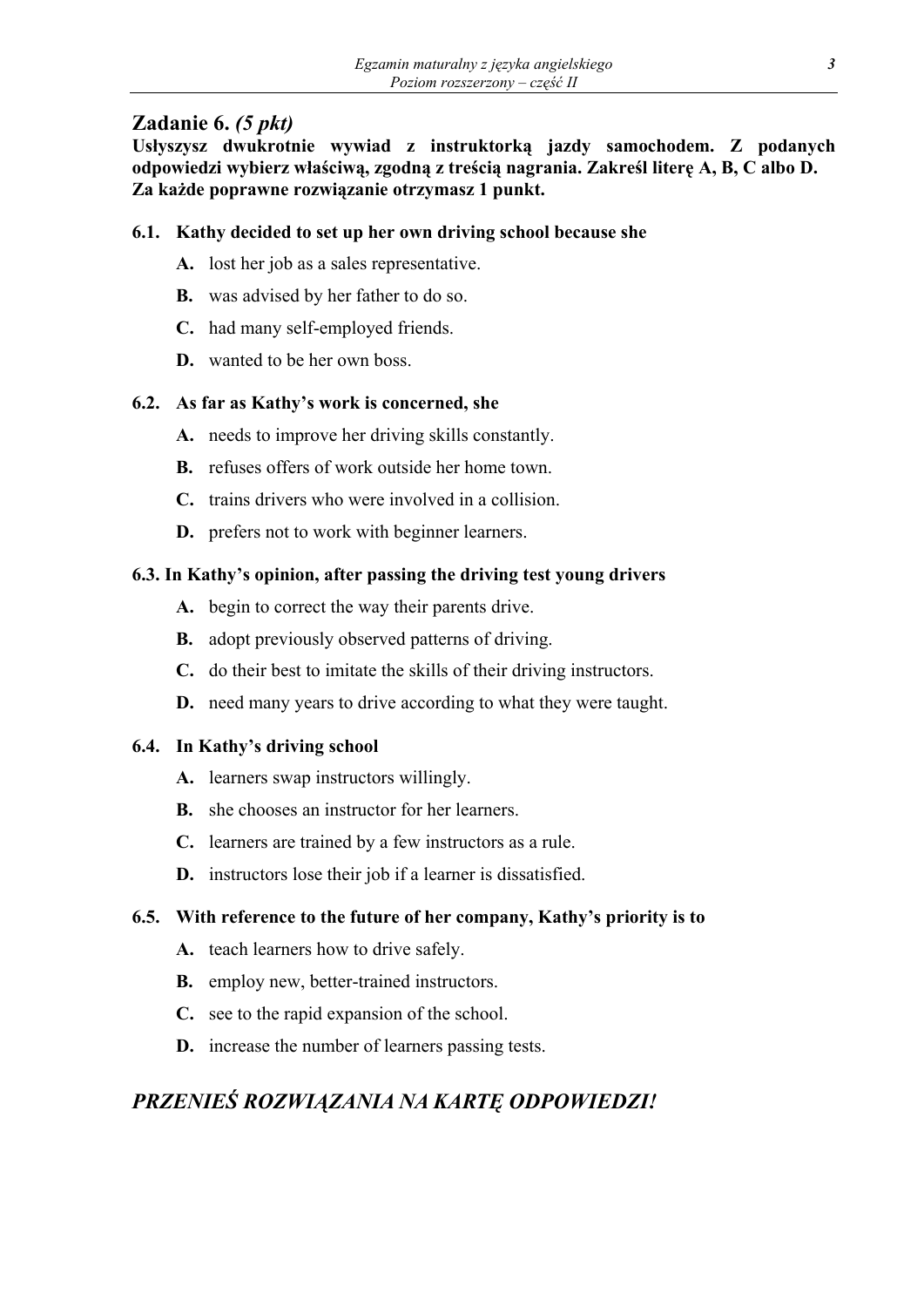## **ROZUMIENIE PISANEGO TEKSTU I ROZPOZNAWANIE STRUKTUR LEKSYKALNO-GRAMATYCZNYCH**

## **Zadanie 7.** *(5 pkt)* **Przeczytaj tekst. Z podanych odpowiedzi wybierz właściwą, zgodną z treścią tekstu. Zakreśl literę A, B, C albo D.**

#### **Za każde poprawne rozwiązanie otrzymasz 1 punkt.**

#### THE LUNCHEON

I caught sight of her at the play at the theatre, and in answer to her beckoning, I went over during the interval and sat down beside her. For some time I just listened to the animated discussion she and her companions were having. It was long since I had last seen her, and if someone had not mentioned her name, I hardly think I would have recalled seeing her before. She was so large. She addressed me brightly.

'Well, it's many years since we first met. Do you remember the first time I saw you? You asked me to luncheon.'

Did I remember?

It was twenty years ago and I was living in Paris. I had a tiny apartment in the Latin Quarter overlooking a cemetery, and I was earning very little money. She had read a book of mine and had written to me about it. I answered, thanking her, and presently I received from her another letter saying that she was passing through Paris and would like to have a chat with me; but the only free moment she had was on the following Thursday and would I give her a little luncheon at Foyot's? Foyot's is a restaurant at which the French senators eat, and it was so far beyond my means that I had never thought of going there. But I was flattered so I answered that I would meet her on Thursday at half past twelve.

I was surprised when the menu was brought, for the prices were a great deal higher than I had anticipated. But she reassured me.

'I never eat anything for luncheon,' she said.

'Oh, don't say that!' I answered generously.

'I never eat more than one thing. I wonder if they have any salmon.'

Well, it was early in the year for salmon, but I asked the waiter if there was any. Yes, a beautiful salmon had just come in. I ordered it for my guest. The waiter asked her if she would have something while it was being cooked.

'No,' she answered, 'I never eat more than one thing unless you have a little caviare.'

My heart sank. I knew I could not afford caviare, but I could not tell her that. I asked the waiter to bring caviare. For myself I chose the cheapest dish on the menu – a mutton chop.

'I think you are unwise to eat meat,' she said. 'I don't know how you can expect to work after eating such heavy things. I don't believe in overloading my stomach.'

She ate the caviare and she ate the salmon. She talked about art and literature and music. But I wondered what the bill would come to.

'I see that you're in the habit of eating a heavy luncheon. Why don't you follow my example and just eat one thing? I'm sure you'd feel so much better for it.'

'I *am* only going to eat one thing,' I said.

The waiter came again. She waved him aside with an airy gesture.

'No. No. I never eat anything for luncheon. Just a bite. I couldn't possibly eat anything more unless they had some of those giant asparagus. I should be sorry to leave Paris without having some of them.'

A happy smile spread over the waiter's face, and he assured me that they had some.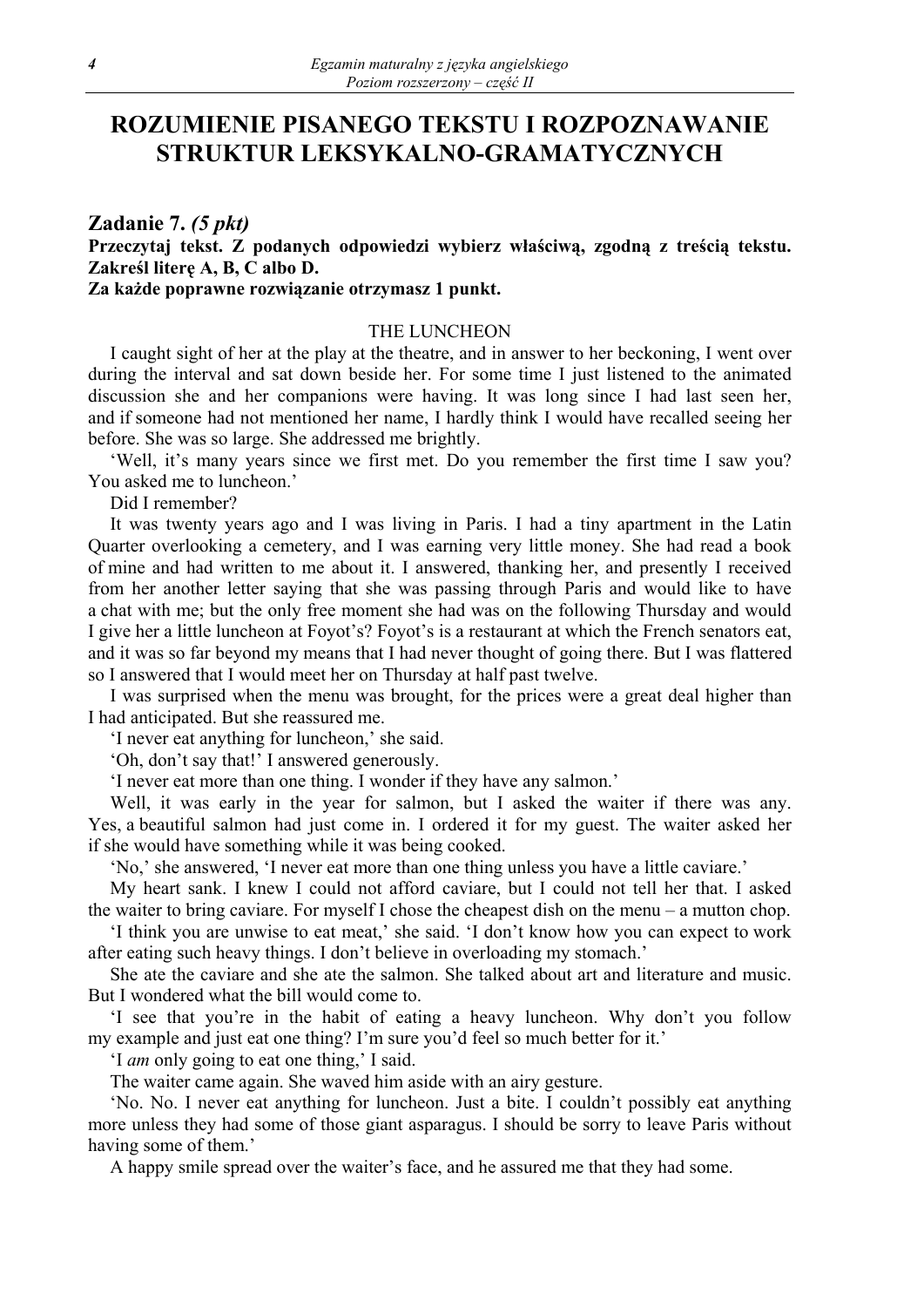'I'm not hungry,' my guest sighed, 'but if you insist, I don't mind having some asparagus.'

I ordered them. While we waited, I started to panic. It was not a question of how much money I should have left over for the rest of the month, but whether I had enough to pay the bill. The asparagus appeared.

'Coffee?' I said when she had finished eating.

'Yes, just an ice cream and coffee,' she answered.

I ordered coffee for myself and an ice cream and coffee for her.

'You know, there's one thing I thoroughly believe in,' she said, as she ate the ice cream. 'One should always get up from a meal feeling one could eat a little more.'

'Are you still hungry?' I asked faintly.

'Oh, no, I'm not hungry; you see, I don't eat luncheon. I was speaking for you.'

The bill came, and when I paid it I found that I could only afford to leave three francs for the service. Her eyes rested for an instant on the money I left for the waiter, and I knew that she thought me mean. But I had the whole month before me and not a penny in my pocket.

'Follow my example,' she said as we shook hands, 'and never eat more than one thing.'

'I'll do better than that,' I replied. 'I'll eat nothing for dinner tonight.'

'Humorist!' she cried, jumping into a cab, 'you're quite a humorist!'

But I have had my revenge at last. Today she weighs more than a hundred kilos.

*adapted from The Luncheon by Somerset Maugham* 

### **7.1. When the man joined the woman during the interval,**

- **A.** he asked her to remind him where they had met.
- **B.** she introduced somebody to him.
- **C.** she was reluctant to speak to him.
- **D.** he found it difficult to recognize her.

### **7.2. The man decided to have lunch with the woman at Foyot's because he**

- **A.** had always wanted to know what drew French senators there.
	- **B.** had no idea it was an expensive place.
	- **C.** felt pleased with the interest the woman had taken in him.
	- **D.** hoped to further his career prospects.

#### **7.3. Which is true about the meal the man and woman had?**

- **A.** The woman disapproved of the food the man ordered for himself.
- **B.** The food the woman ordered was recommended by the waiter.
- **C.** The man ordered for himself the two cheapest dishes on the menu.
- **D.** Both the man and the woman rounded their meal off with a frozen dessert.

### **7.4. After leaving three francs for the waiter, the man realised that the woman**

- **A.** had played a joke on him.
- **B.** considered the tip inadequate.
- **C.** regretted having eaten so much.
- **D.** understood that he was penniless.

#### **7.5. The man realised he had had his revenge on the woman when**

- **A.** she said he was amusing.
- **B.** they finished their lunch.
- **C.** she drove away in a taxi.
- **D.** he met her at the theatre.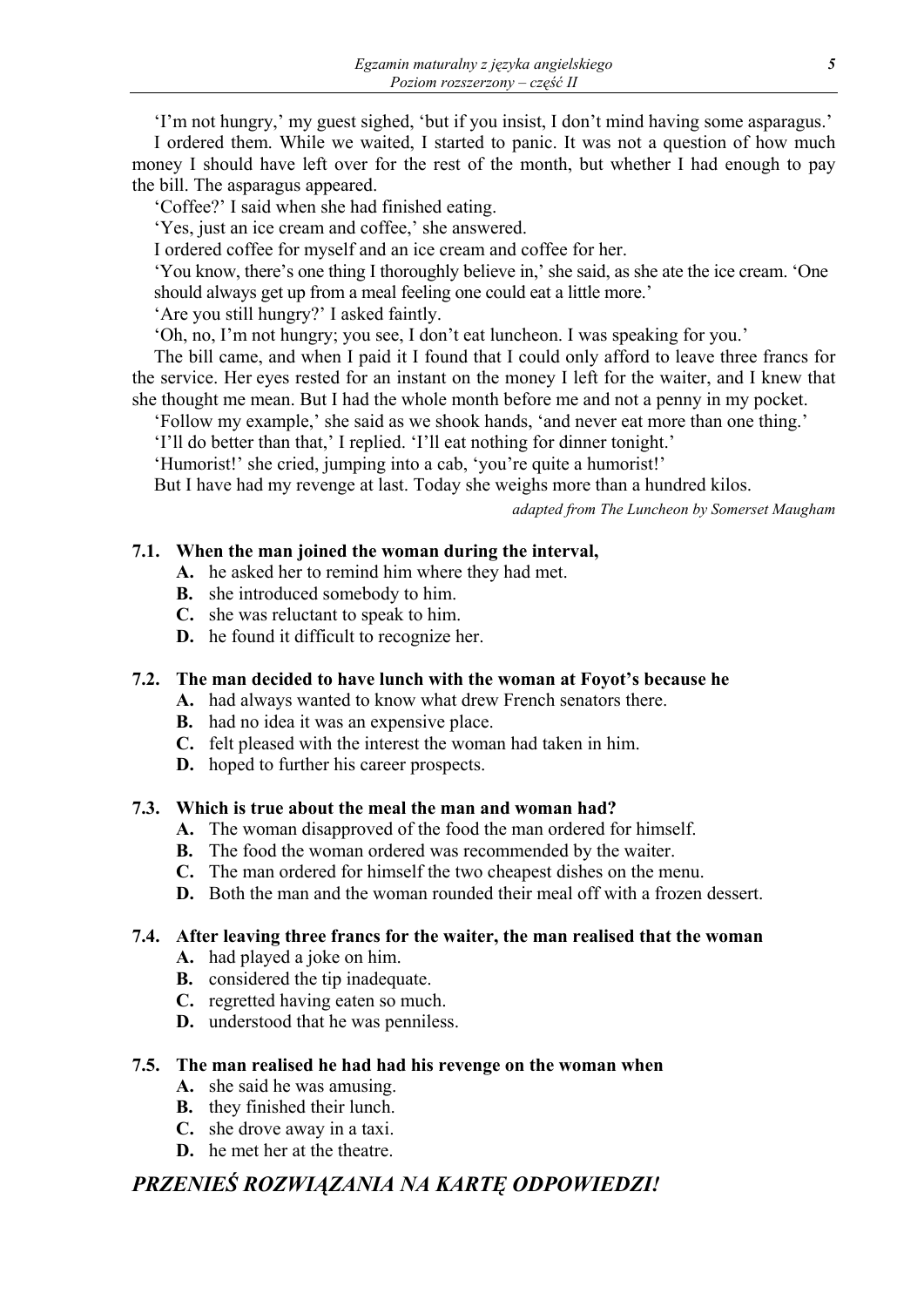### **Zadanie 8.** *(4 pkt)*

**Przeczytaj tekst, z którego usunięto cztery zdania. Dobierz brakujące zdania, tak aby otrzymać logiczny i spójny tekst. W każdą lukę (8.1.–8.4.) wpisz literę, którą oznaczone jest brakujące zdanie (A–F). Uwaga: dwa zdania zostały podane dodatkowo i nie pasują do tekstu.** 

#### **Za każde poprawne rozwiązanie otrzymasz 1 punkt.**

#### TIME MANAGEMENT

A Cambridge University tutor once said he was looking for two things in prospective students. What he wanted was intellect and besides that an ability to manage time. This coupling of intellect and time management may strike you as an odd pairing of the old and the new. **8.1.** The hours and minutes ticked away and you could either spend them wisely in the library, where they sometimes dragged a bit, or less wisely with friends, and then they skipped ahead.

But now we are hypnotized by time. **8.2.** We live longer, we work fewer hours than we did a hundred years ago, and thanks to hoovers and microwaves, we can carry out our chores very quickly. We should have plenty of time left to enjoy a slow, peaceful life. Yet, like most people, rather than have a quiet breakfast with the family, I eat my sandwiches over the keyboard while I check my e-mails.

According to a number of new books on time management, the answer is to slow down. Dr Edward Hallowell argues that we are now running so fast on our hamster wheels that we have lost sight of the things that really matter. But would slowing down really make things better? In my view, the pressure of time is usually a force for good. **8.3.** Though I often complain about being too busy, the truth is that I find it quite exciting.

Man has always worried about life being too fast, even when it was going at a speed that we would now regard as a snail's pace. So what is our problem with time? The answer isn't to go on a time management course and be taught how to make lists of priorities. **8.4.** In his bestseller *Time: A User's Guide*, Stefan Klein suggests something different, that we develop a new culture of time, that we work in a rhythm that suits us.

*adapted from www.bbc.co.uk*

- **A.** What is so odd is that we actually have more time than we've ever had before.
- **B.** After a day or two of best behaviour we go back to our old ways only worse, as we feel like failures.
- **C.** As a first step to regaining control over time he suggests we should take off our watches and sit for half an hour doing nothing.
- **D.** When I was a student, it didn't occur to me that time was something that I could manage.
- **E.** After what seemed like an eternity, I cracked and asked myself: 'Do I really need to be doing this?'
- **F.** It encourages us to get things done and getting things done is surely satisfying.